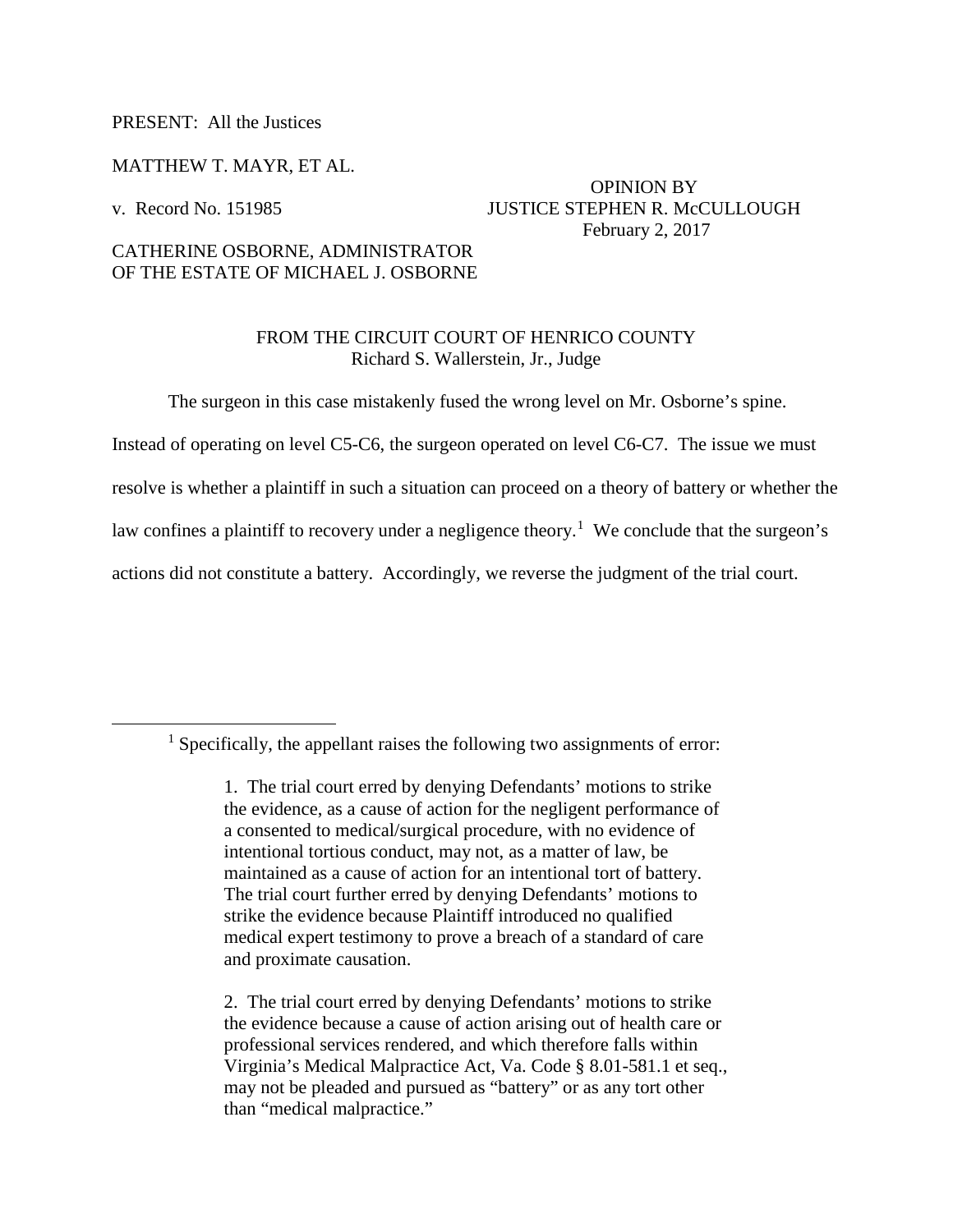#### BACKGROUND

 In an effort to relieve back pain, Dr. Matthew T. Mayr performed a posterior cervical foraminotomy and fusion on Michael J. Osborne. The surgery targeted the C5-C6 level of Mr. Osborne's spine. The procedure called for the stabilization of level C5-6 by using bars connected to the spine with screws, as well as the insertion of a bone graft. Dr. Mayr performed the operation, and his operative report shows that he believed that he had operated on the C5-C6 level.

 X-rays taken after the surgery revealed that Dr. Mayr had fused the wrong level. He had fused level C6-C7 instead of C5-C6. Dr. Mayr informed his patient of that fact. Dr. Mayr later performed a corrective surgery, removing the screws and bars at level C6-C7 and performing the surgery at the correct level.

 Catherine Osborne, the wife of Michael Osborne and the administrator of his estate, [2](#page-1-0) filed a complaint alleging Dr. Mayr was negligent and that he committed a battery. She later nonsuited her claim for negligence and proceeded to trial exclusively on her battery claim. Her theory at trial was that the surgery on the wrong level "went beyond the scope of the consent that he was given" and, therefore, constituted a battery.

At trial, Dr. Mayr testified that when he spoke with Mr. Osborne, he informed him that, among other risks of this surgery, there is a risk that the "hardware can be misplaced and that that may have to be revised down the road." Mrs. Osborne denied that she or her husband had received such information from Dr. Mayr. Dr. Mayr also presented expert testimony that operating at the wrong level is "a recognized complication" of this type of surgery.

<span id="page-1-0"></span> $\overline{\ }$  2  $2$  Mr. Osborne's death is unrelated to this case.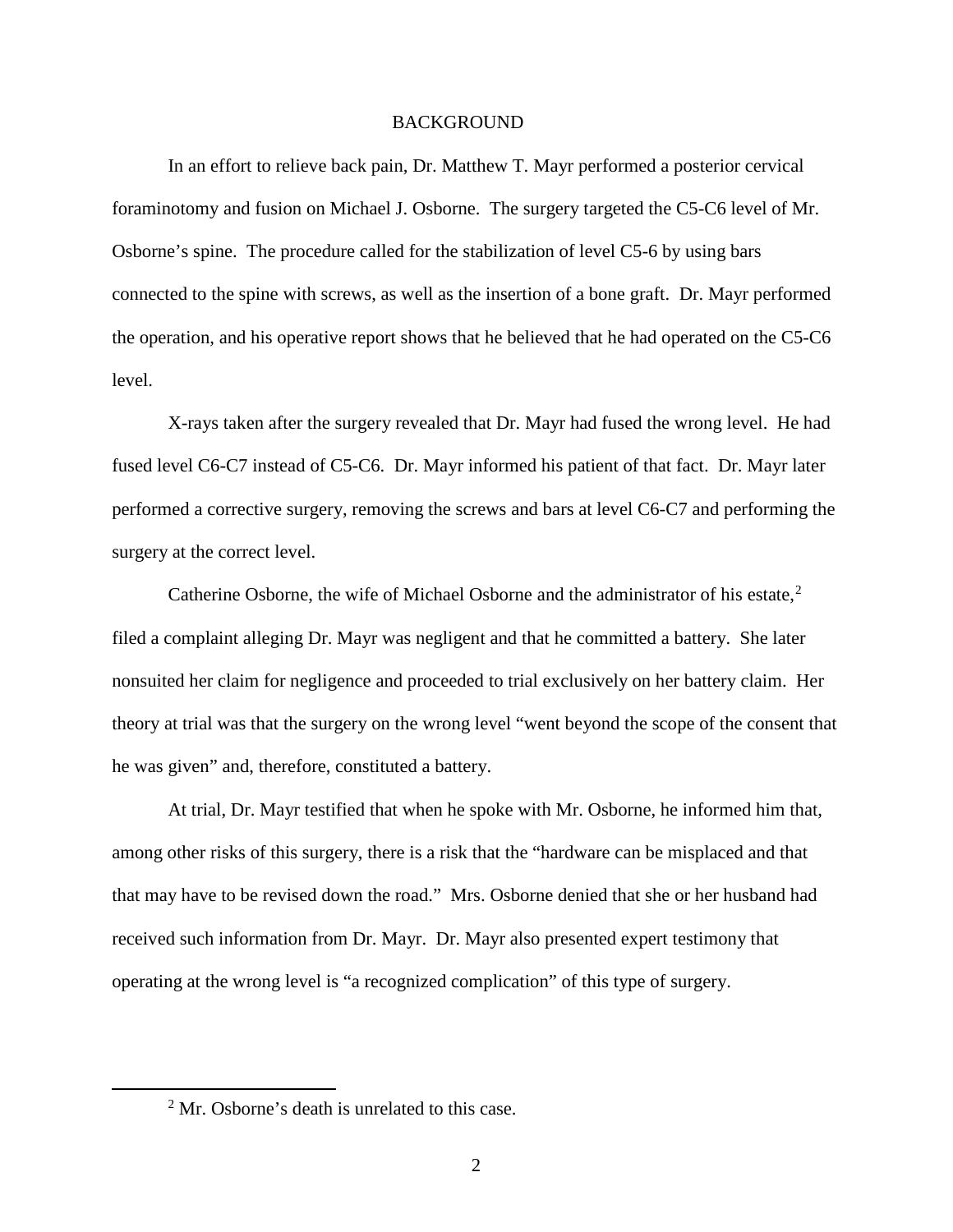Dr. Mayr twice moved to strike, first at the close of the plaintiff's case, and then again at the close of all the evidence, arguing both times that while the facts revealed possible negligence, they did not establish a battery. He also argued that the plaintiff had failed, as required, to produce an expert to testify concerning the standard of care. At the conclusion of the bench trial, the court indicated it would take the motion to strike under advisement. The court received a memorandum in support of the motion to strike and made it part of the record. After a short recess, the court stated from the bench that it was entering judgment for the plaintiff and later entered a final order to that effect.

### ANALYSIS

Dr. Mayr argues that to permit a claim for battery in circumstances like this one would impermissibly extend the scope of what constitutes a battery. He notes that he did not intentionally operate on the wrong level of his patient's spine, and contends that our cases recognizing a tort of battery in the medical setting are distinguishable.<sup>[3](#page-2-0)</sup> For her part, the plaintiff argues that consent was given for surgery at the C5-C6 level, there was no consent for a surgery on the C6-C7 level, and, because the surgery exceeded the scope of consent, it constituted a battery.

<span id="page-2-0"></span> $\frac{1}{3}$ <sup>3</sup> Osborne argues that the issue is procedurally defaulted because the trial court did not expressly rule on the motion to strike. Although the failure to obtain a ruling on a motion can foreclose appellate review, *see, e.g.*, *Fisher v. Commonwealth*, 16 Va. App. 447, 454, 431 S.E.2d 886, 890 (1993), here the trial court's award of damages to the plaintiff following two motions to strike necessarily constituted an implicit denial of the motions to strike. *See Murray v. Hadid*, 238 Va. 722, 728, 385 S.E.2d 898, 903 (1989). *See also Scialdone v. Commonwealth*, 279 Va. 422, 440, 689 S.E.2d 716, 726 (2010). We also reject the argument that the appellant did not raise below the argument made on appeal. Counsel made two motions to strike contending that this case should proceed in negligence, and that the plaintiff had not proven a battery. Accordingly, we resolve the issue on the merits.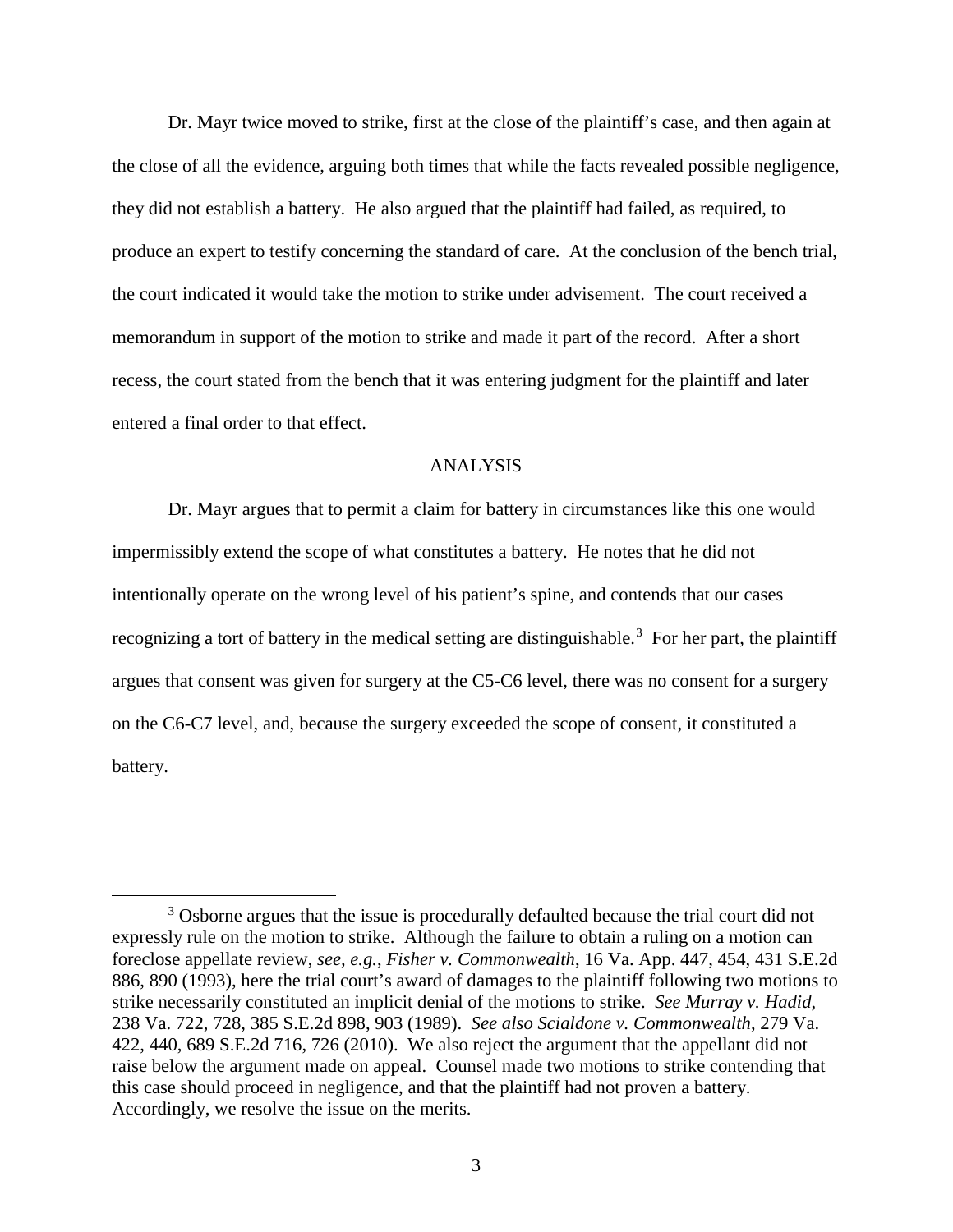#### I. OUR PRECEDENT HAS NOT ANSWERED THE QUESTION AT ISSUE IN THIS CASE.

The plaintiff argues that this case is controlled by our prior decisions. We disagree. Although we have recognized that, in some circumstances, a physician can be liable for a battery, which we have also called a "technical" battery, *Pugsley v. Privette*, 220 Va. 892, 899, 263 S.E.2d 69, 74 (1980), our prior cases did not call upon this Court to draw the boundary that separates a technical battery from an action for negligence.

In *Pugsley*, the dispositive issue was whether the plaintiff had revoked the consent she initially gave, by demanding on the morning of the surgery that the operation proceed only in the presence of a particular physician. 220 Va. at 900, 263 S.E.2d at 75. That particular physician was not present during the surgery. *Id.* at 900, 263 S.E.2d at 76. We explained that "[a]n unauthorized operation is a wrongful and unlawful act for which the surgeon will be liable in damages." *Id.* at 899, 263 S.E.2d 74. Furthermore, "consent to an operation may . . . be withdrawn, if timely and unequivocally done, thereby subjecting the surgeon to liability for battery if the operation is continued." *Id*. at 899-900, 263 S.E.2d at 74.

In *Washburn v. Klara*, 263 Va. 586, 592, 561 S.E.2d 682, 686 (2002), although the plaintiff consented to a diskectomy at the C6-C7 level, the evidence indicated that the physician *additionally* operated at the C7-T1 level. We concluded that the case presented a factual issue for the jury about whether the surgeon "*intentionally* performed a cervical diskectomy at two levels of [the patient's] spine, thus exceeding the scope of her consent." *Id.* (emphasis added).

 Finally, in *Woodbury v. Courtney*, 239 Va. 651, 652-653, 391 S.E.2d 293, 294 (1990), the patient consented to an exploratory biopsy of her breast to determine whether a suspicious mass detected in her left breast was malignant. The physician instead performed a partial mastectomy, removing a quarter of her left breast. *Id.* at 653, 391 S.E.2d at 294. The patient sued, arguing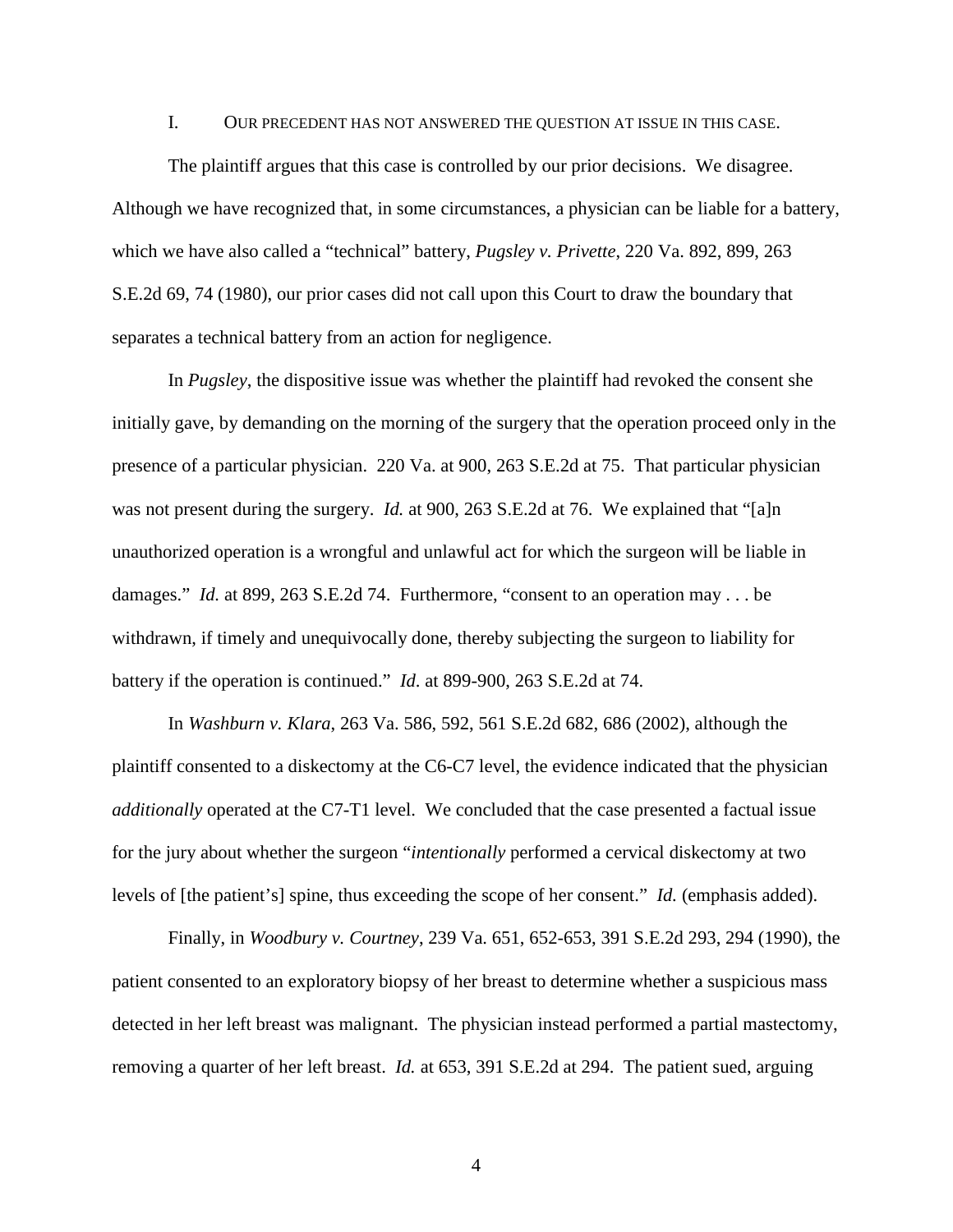that her consent was limited to the removal of one centimeter of tissue and that she had not consented to the procedure actually performed. *Id.* We held that the plaintiff's allegations created a factual issue for the jury concerning the extent of the permission the patient granted to the physician, and whether he exceeded the scope of that permission. *Id.* at 654, 391 S.E.2d at 295.

 Our precedent thus establishes that a technical battery is present where (1) the patient placed terms or conditions on consent for a particular procedure, and the doctor ignored those terms or conditions; (2) the physician intentionally performed an additional procedure beyond the procedure the patient consented to; or (3) the physician intentionally performed a different procedure or one that differs significantly in scope from the procedure for which the patient provided consent. *Pugsley*, 220 Va. at 899-900, 263 S.E.2d at 75; *Washburn*, 263 Va. at 592, 561 S.E.2d at 686; *Woodbury*, 239 Va. at 654, 391 S.E.2d at 295. In the present case, the physician set about performing the exact procedure the patient consented to, on the intended structure of the body (here, the spine), but unintentionally, either by negligence or as an unforeseen complication, performed the procedure in a location on that structure different from the one that was targeted (here, an adjacent level of the spine). Our precedent does not address a situation like this one. We therefore must resolve whether a technical battery extends to this scenario.

## II. BATTERY AND NEGLIGENCE CONSTITUTE DISTINCT THEORIES OF RECOVERY, WITH DISTINCT ELEMENTS OF PROOF.

 The tort of battery and the tort of negligence both provide avenues of recovery to compensate persons who have been wronged by the actions of a health care provider. The interests protected by the tort of battery and the tort of negligence, however, are different. Battery protects two personal interests: "first, the interest in the physical integrity of the body,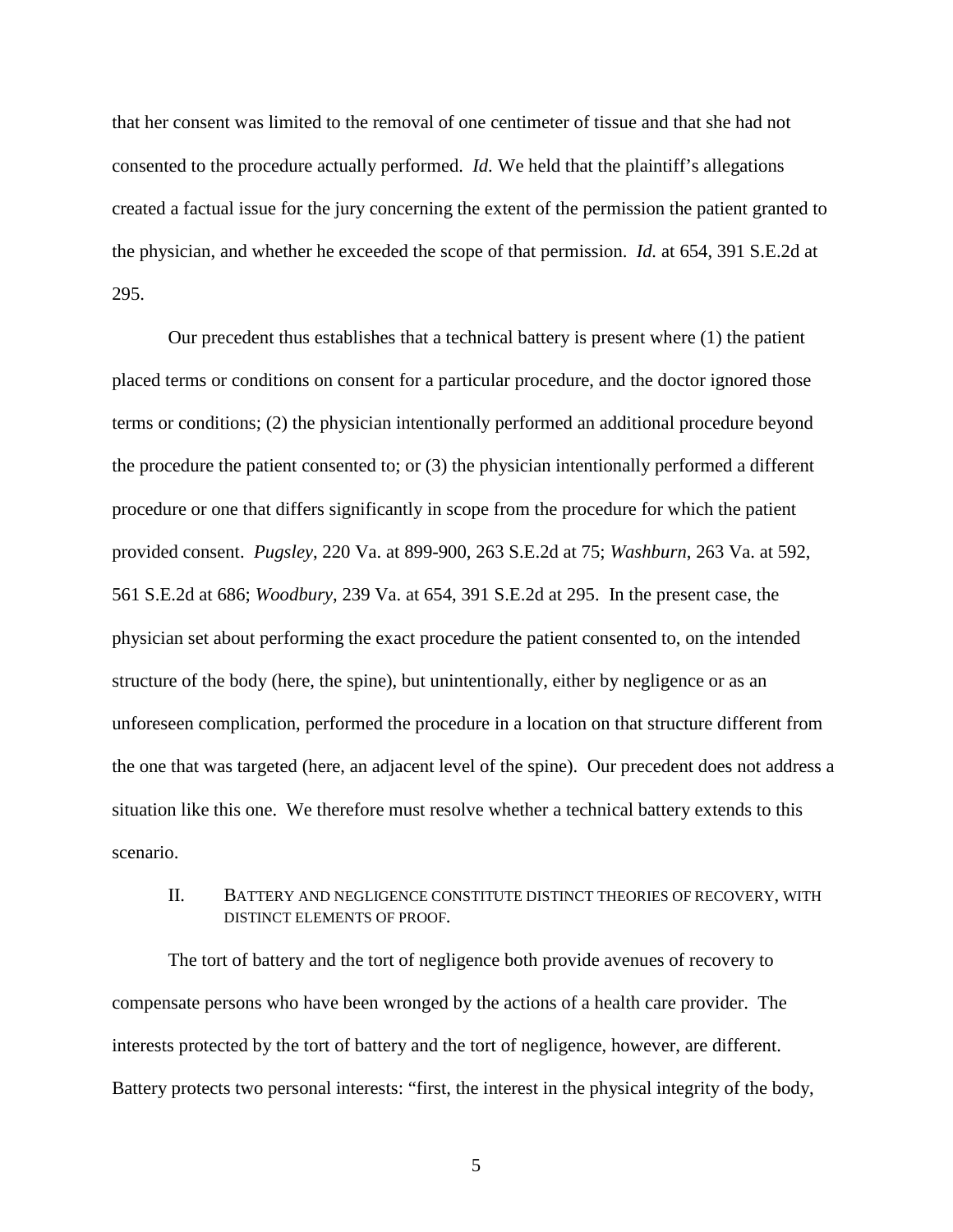that it be free from harmful contacts; second, the purely dignitary interest in the body that it be free from offensive contact." 1 Fowler V. Harper et al., *Gray on Torts*, § 3.2 (3rd ed. 2006). "The central core of battery is relatively straightforward: the defendant must respect the plaintiff's wishes to avoid intentional bodily contact." 13 Peter N. Swisher et al., Virginia Practice: Tort and Personal Injury Law § 2.7 (2016). A physician may perform an operation with great skill and nevertheless be liable for a battery if the patient did not consent. *See, e.g.*, *Pedesky v. Bleiberg*, 59 Cal. Rptr. 294, 298 (Cal. Ct. App. 1967).

 The tort of negligence serves a different function. In addition to providing compensation, "[t]he purpose of imposing tort liability for negligence is . . . to encourage individuals to exercise reasonable care." *United States v. Wright*, 777 F.3d 635, 641 (3rd Cir. 2015). *See also Neiman v. American Nat'l Prop. & Cas. Co.*, 613 N.W.2d 160, 167 (Wis. 2000) ("The prospect of liability for tort damages is an incentive for individuals to act with the level of due care that the law demands.").

 Another important difference between battery and negligence is that "[b]attery in tort law is exclusively an intentional tort, so if defendant accidentally comes in contact with the plaintiff, that action would sound in negligence." Swisher et al., *supra*, at § 2.7*.* Intent in this context means "(a) that the actor engage[d] in volitional activity and (b) that he intended] to violate the legally protected interest of another in his person." Harper, *supra*, at § 3.3. Negligence, in contrast, consists of the "failure to exercise ordinary care." *Thomas v. Snow*, 162 Va. 654, 661, 174 S.E. 837, 839 (1934). Intentional conduct is not required. Rather, "heedlessness, inattention, [and] inadvertence" can be sufficient for liability in negligence. *Id.* at 660, 174 S.E. at 839.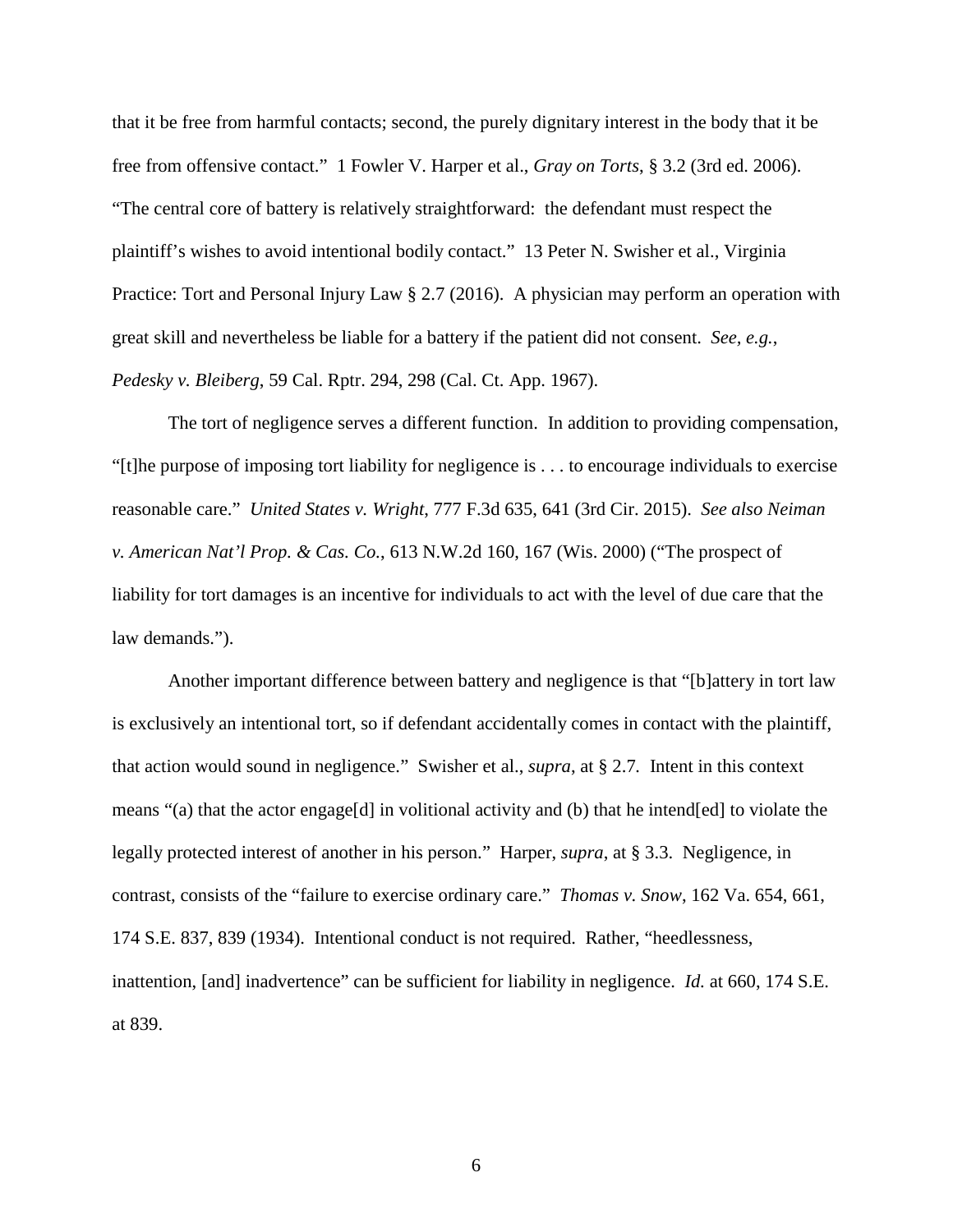Trials for technical batteries also proceed differently from trials for negligence. A plaintiff ordinarily must present expert testimony in a medical malpractice case.

> Issues involving medical malpractice often fall beyond the realm of common knowledge and experience of a lay jury. Therefore, in most instances, expert testimony is required to assist the jury. Expert testimony is ordinarily necessary to establish the appropriate standard of care, a deviation from that standard, and that such deviation was the proximate cause of damages.

*Beverly Enterprises-Virginia v. Nichols*, 247 Va. 264, 267, 441 S.E.2d 1, 3 (1994); *see also* Code § 8.01-581.20. Although expert testimony is not always required, such instances will be "rare." *Beverly Enterprises-Virginia*, 247 Va. at 267, 441 S.E.2d at 3. Ordinarily, a plaintiff claiming negligence by the health care provider must present expert testimony to establish the standard of care.

Battery is different. "In battery cases it has generally been held that expert medical testimony is not required to establish a standard of care or to show causation." *Gerety v. Demers*, 589 P.2d 180, 191 (N.M. 1978). That is because "[t]he factual issue is whether the patient did or did not consent to the specific operation performed by the physician," *id.*, and "[t]here is nothing unique about the doctor-patient relationship that warrants a rule that in all cases expert medical testimony is required to establish what was agreed to by the parties," *id.*

III. THE UNDISPUTED FACTS DO NOT SUPPORT A CLAIM FOR BATTERY.

The issue before us is one of law, namely, what must a plaintiff in the medical malpractice context prove to establish the intentional tort of battery, as opposed to what a plaintiff must prove to establish negligence. We review questions of law *de novo*. *Kellermann v. McDonough*, 278 Va. 478, 487, 684 S.E.2d 786, 790 (2009).

Whether a technical or medical battery has occurred generally hinges on the question of consent. *Pugsley*, 220 Va. at 899, 263 S.E.2d at 74. A battery in the medical context is the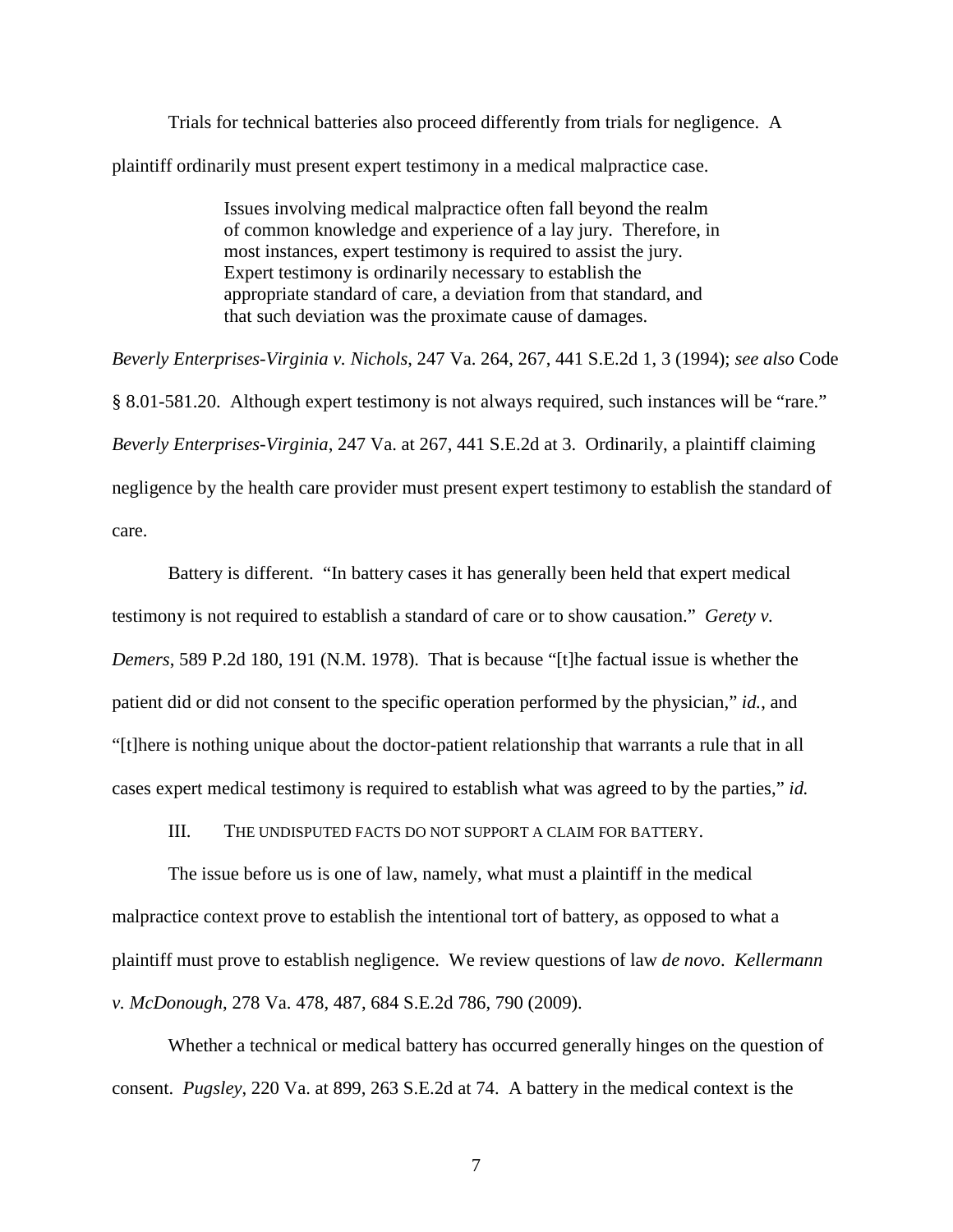unauthorized or unconsented to touching of the person of another. Swisher et al., § 2.7. To be liable for battery, the defendant health care provider must have done two things. First, the health care provider must have intentionally made physical contact with the patient and, second, that physical contact must have been deliberately against the patient's will or substantially at variance with the consent given. The question of authorization or consent is further broken down into two related issues, consent for the procedure and the related question of informed consent, that is, whether the health care provider disclosed the risks associated with a particular procedure.

A. The patient consented to the surgery.

Mr. Osborne consented to a foraminotomy and fusion on level C5-C6. Dr. Mayr performed a foraminotomy and fusion and intended to perform that operation on level C5-C6. However, Dr. Mayr instead performed the procedure on the adjoining level of Mr. Osborne's spine. The plaintiff argues that there was no consent for the surgery that Dr. Mayr performed, and therefore, the surgery constituted a battery. There are several difficulties with this contention.

 First, such an expansive conception of a technical battery would effectively jettison the required showing of intent. Battery is an intentional tort. The justification for holding a physician liable is that the physician has acted in "conscious disregard of the patient's interest in his physical integrity." *Woolley v. Henderson*, 418 A.2d 1123, 1133 (Me. 1980).

Second, the plaintiff's position would have the effect of displacing the ordinary requirement of expert testimony in a broad range of cases. Surgeries and other procedures commonly involve the disturbance of, or even damage to, neighboring tissues. A surgery can yield tragic results or complications even with the utmost care by the surgeon. The requirement of expert testimony to establish the standard of care ensures that the factfinder makes an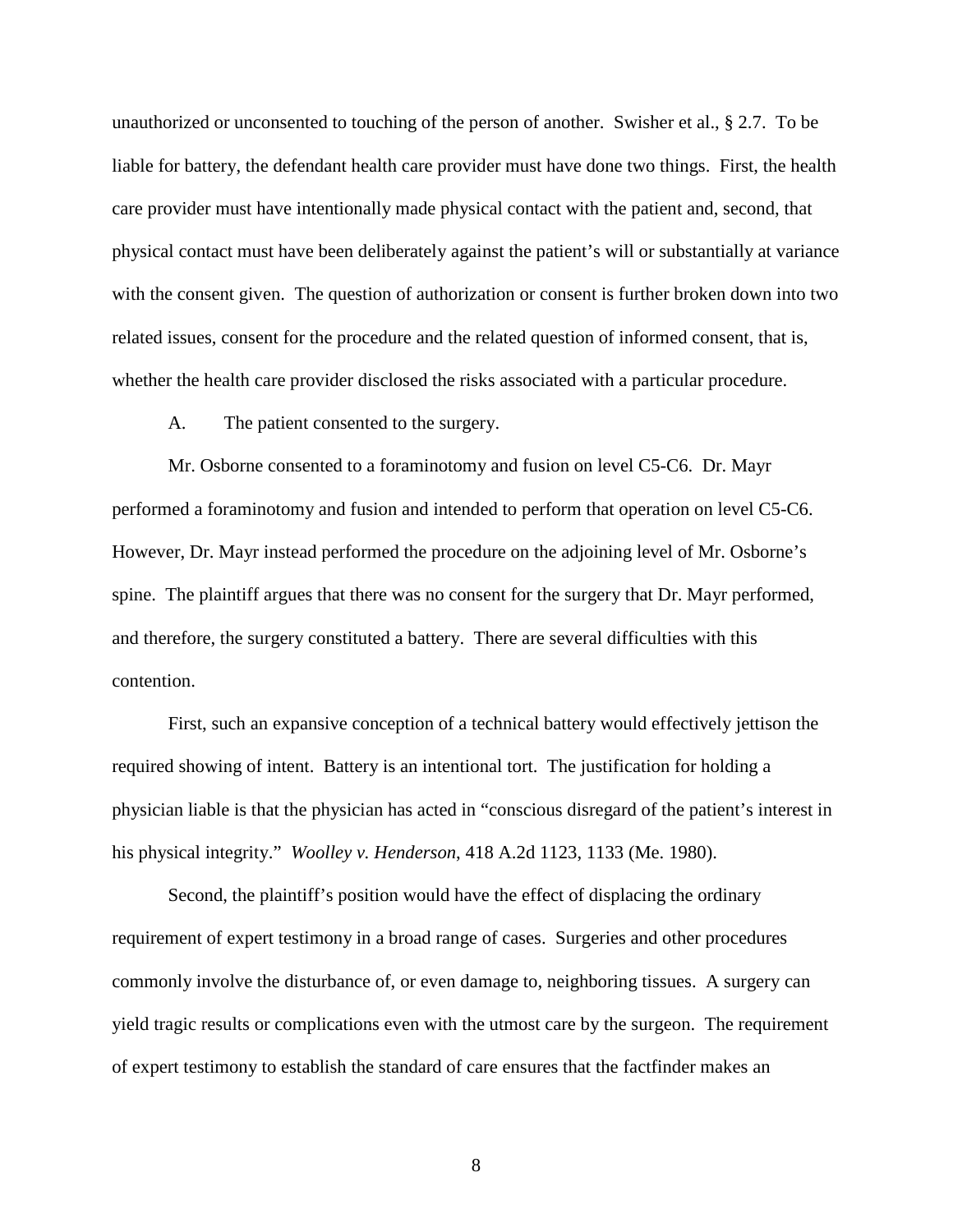informed decision concerning whether the physician's actions fell within or violated the standard of care. *Beverly Enterprises-Virginia*, 247 Va. at 267, 441 S.E.2d at 3. This requirement is at the heart of the General Assembly's statutory scheme for medical malpractice actions. Code § 8.01-581.20. Deviations from this requirement should be "rare." *Beverly Enterprises-Virginia*, 247 Va. at 267, 441 S.E.2d at 3.

We agree with the observation that to "premise a claim for medical battery on the assertion that [the patient] did not consent to the negligent performance of the medical procedure otherwise covered by valid consent . . . would transform every medical malpractice claim into a battery claim." *Morton v. Wellstar Health Sys.*, 653 S.E.2d 756, 757 (Ga. Ct. App. 2007).

 These considerations lead us to conclude that a physician is not liable for a battery unless the plaintiff establishes a prima facie case that the physician performed an operation "against the patient's will or substantially at variance with the consent given." *Woolley*, 418 A.2d at 1133. *Compare id.* at 1126, 1133 (operation at immediately adjoining lumbar interspace sounded in negligence rather than in battery) with *Gaskin v. Goldwasser*, 520 N.E.2d 1085, 1094-95 (Ill. Ct. App. 1988) (sustaining battery verdict based on removal of five additional teeth the patient had not consented to have the dentist remove and such removal was not substantially similar to the consent given). The facts must be sufficient to permit an inference that the physician intended to disregard the patient's consent regarding the procedure or the scope of the procedure.

 Mr. Osborne consented to a specific surgical procedure and Dr. Mayr set about performing that very procedure. Dr. Mayr did not perform a substantially different, or additional procedure which differed significantly in scope relative to the procedure for which the patient provided consent. The evidence unequivocally establishes that Dr. Mayr did not intend any unpermitted contact and the plaintiff's battery claim thus fails as a matter of law.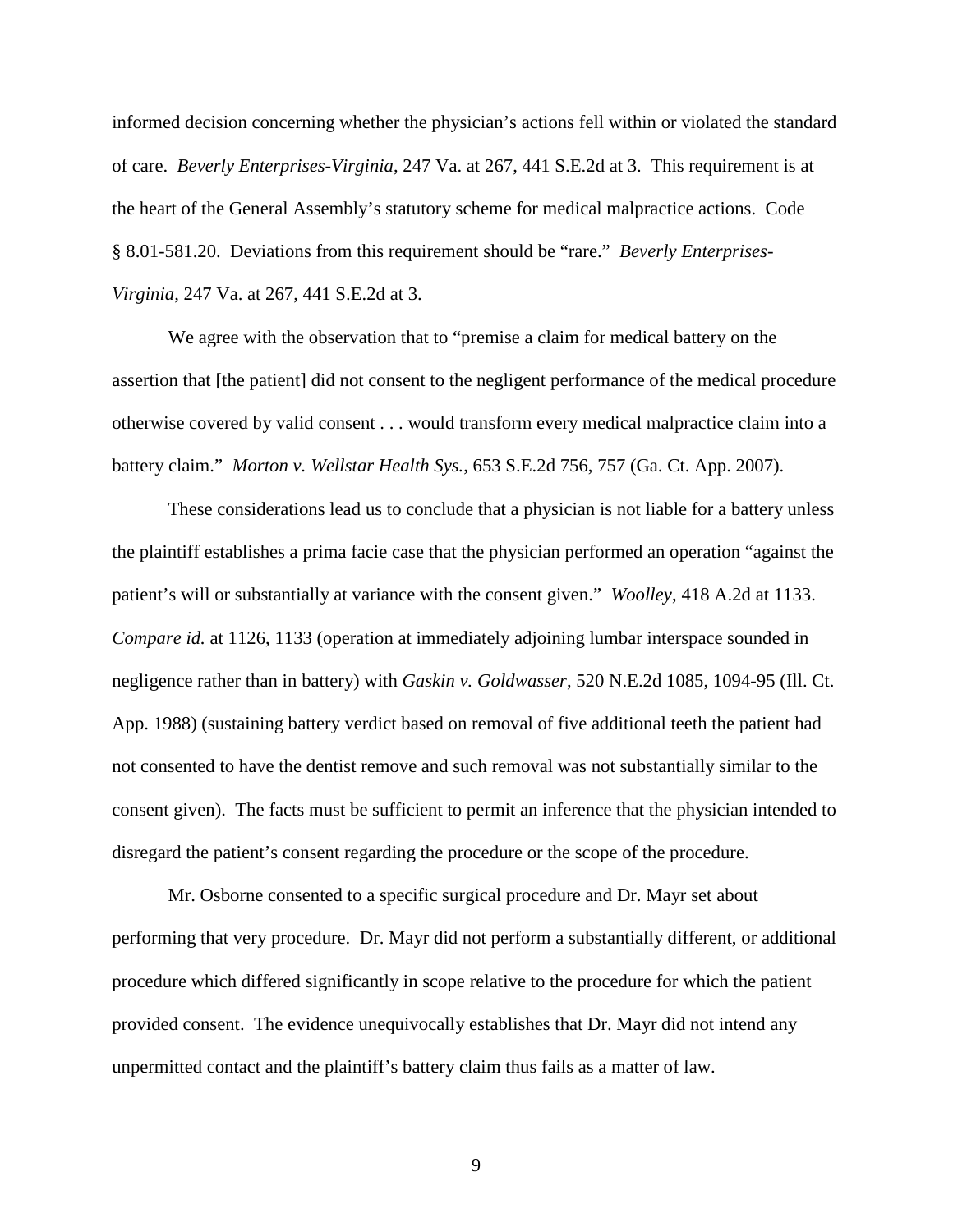B. Whether the physician failed to disclose certain risks sounds in negligence.

 This brings us to the remaining question, whether the patient's consent was informed, and, if not, whether the physician's failure to disclose a particular risk gives rise to a claim for negligence or a claim for a technical battery. Dr. Mayr testified at trial that he told his patient of the risk that the "hardware can be misplaced and that that may have to be revised down the road." Mrs. Osborne denied that Dr. Mayr gave her husband any such warnings. Viewing the evidence in the light most favorable to the prevailing party, *Luria v. Board of Dirs. Of Westbriar Condo. Unit Owners Ass'n*, 277 Va. 359, 365, 672 S.E.2d 837, 840 (2009), in this instance the plaintiff, requires us to discount Dr. Mayr's testimony on this point.

 Whether a physician failed to disclose certain risks and, therefore, whether the patient's consent is truly "informed" is a matter that sounds in negligence. "[M]ost courts now reserve the battery theory for cases where the treatment was completely unauthorized, while negligence is the basis for actions alleging that the physician obtained the patient's consent without making the appropriate disclosure of risks and benefits." 4 Leonard J. Nelson III, Medical Malpractice § 22.03[1] (David W. Louisell & Harold Williams, eds. 2016). *See also* 1 Benjamin Levine, Medical Malpractice § 4.11 (David W. Louisell & Harold Williams, eds. 2016) ("Generally, the assault and battery theory has been applied in situations where the physician failed totally to obtain the patient's consent. Where the physician made a disclosure but the propriety of that disclosure is questioned, the correct theory is negligence."). We agree with the majority view.

 When a patient has consented to surgery but complains that the physician has not disclosed certain risks, the dispositive question is whether the physician breached the standard of care by failing to disclose those risks. Breach of the standard of care falls within the realm of negligence and does not constitute an intentional tort. Furthermore, the negligence theory "better